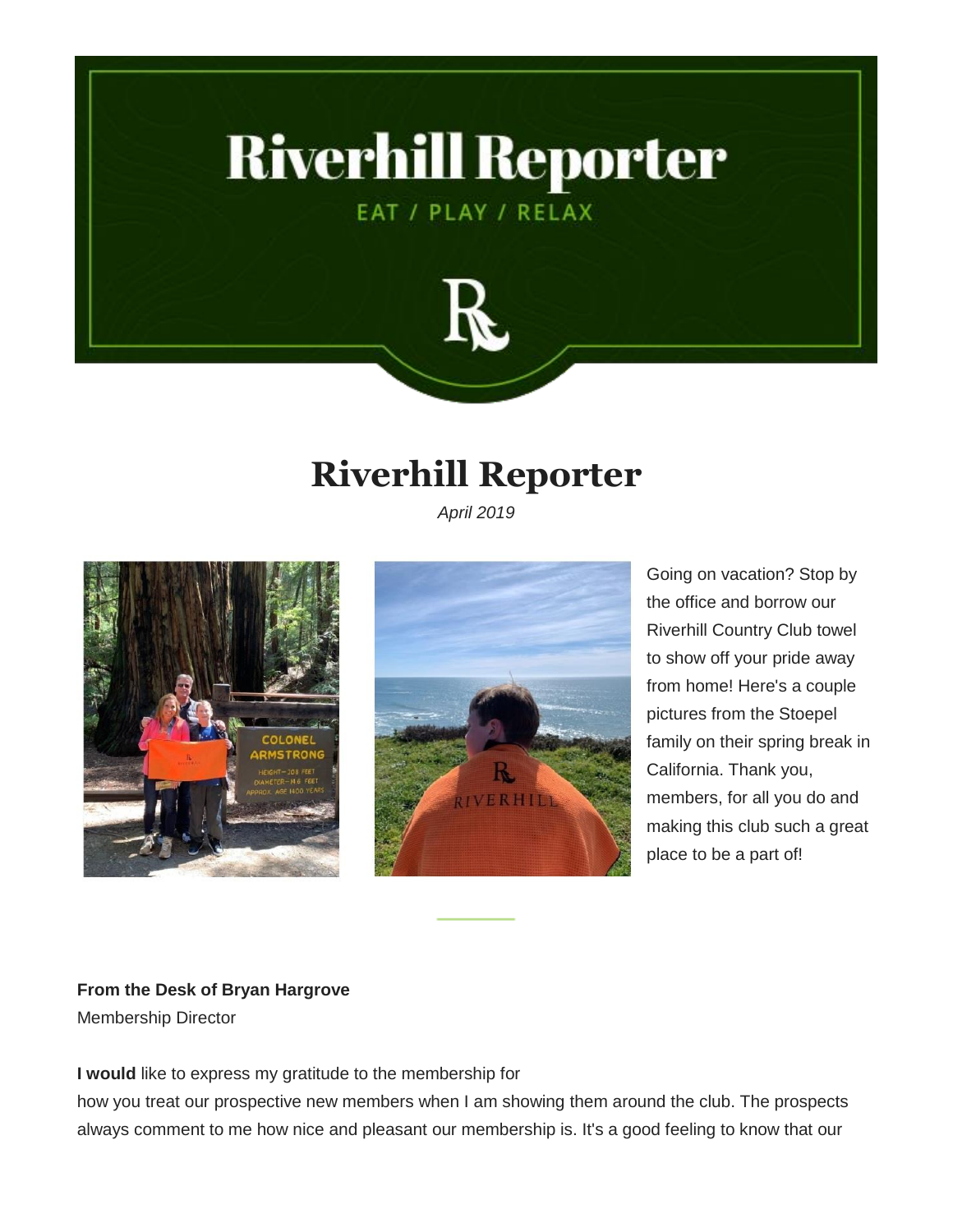members are truly very gracious and polite.

**Please** join me on April 12<sup>th</sup> from noon to 4pm by the putting green for my famous sausage wraps and drinks. My "Member Appreciation" day is always a hit. Stop by and visit, enjoy some food and drink, some music, and great fellowship.

A reminder that your statements that come by email arrive bright and early on the 1<sup>st</sup> of each month. The sender is JD Anderson, so don't delete it.



### **A LITTLE GOLF HUMOR**

Bryan Hargove

Welcome to our new members who joined last month:



Art & BiBi Brown Fredericksburg

**Brent & Catherine Akin** Kerrville

> **Bill & Lisa Renfro** Kerrville

Brandon & Megan Bassinger Kerrville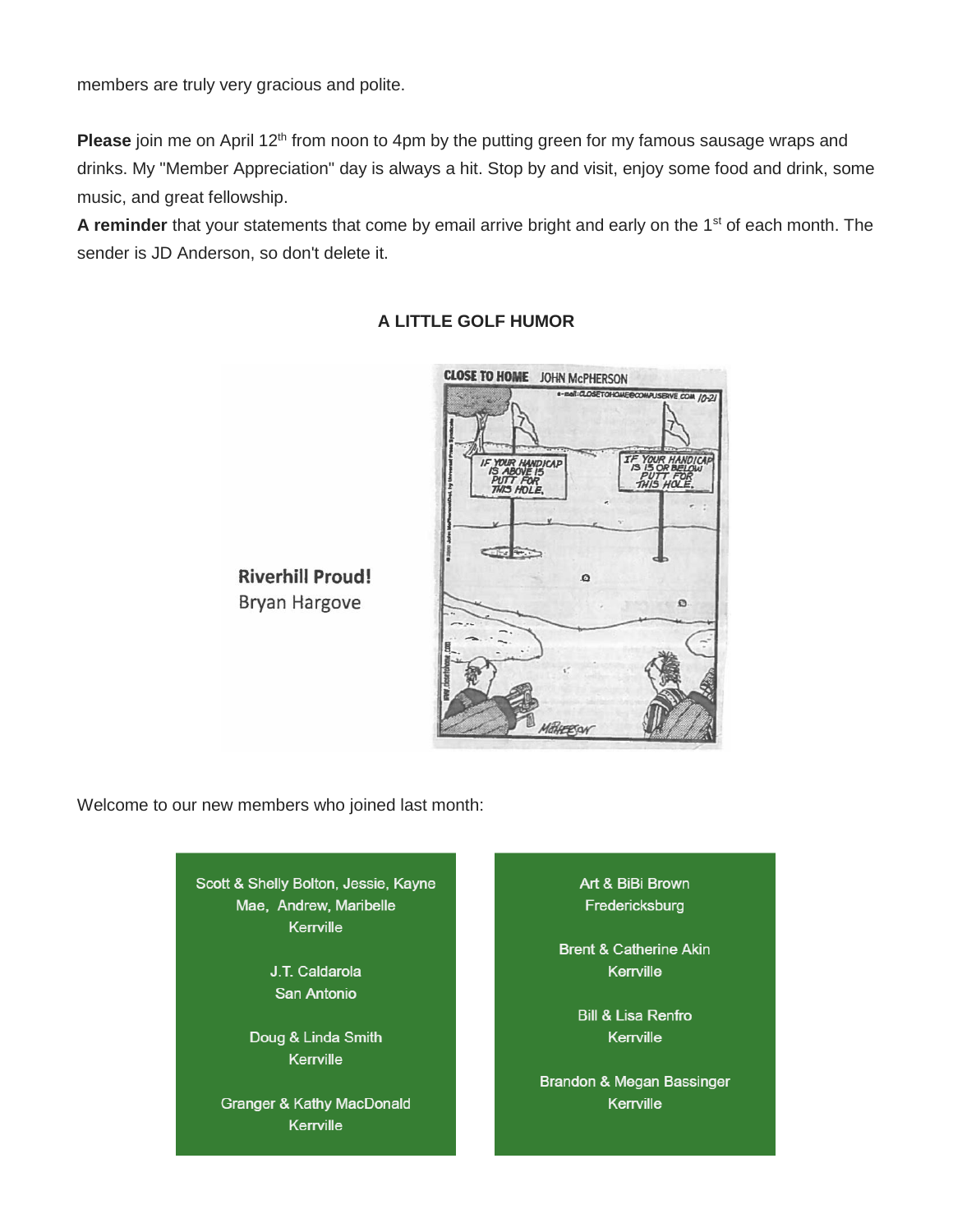

# **Golf**



Congratulations to our 2019 Overall Spring Member – Member Champions Paul Urban and Jerry Wilson, Flight winners include: Hut Smith and Raymond Holloway(Championship), Kelby and Kinley Rule (1<sup>st</sup> Flight), Dan Ehrenreich and Gordon Honganen (2<sup>nd</sup> Flight) and John Miller and Larry Hofland (3<sup>rd</sup> Flight).







Dan Ehrenreich and Gordon Honganen 2nd Flight winners

Our next club event is the Senior Men's Club Championship May  $3^{rd}$  – 5th. The event is Individual stroke play, flighted by age and paying both gross and net. Championship Flight will be 3 rounds, all other flights will play 2 rounds.

Byron Nelson Invitational Update – We currently have 30 teams signed up for the May 17<sup>th</sup>-19<sup>th</sup> event and have room for 6 more teams.

Golf Guest Special – Wednesday's for \$50 including lunch, thru May 31.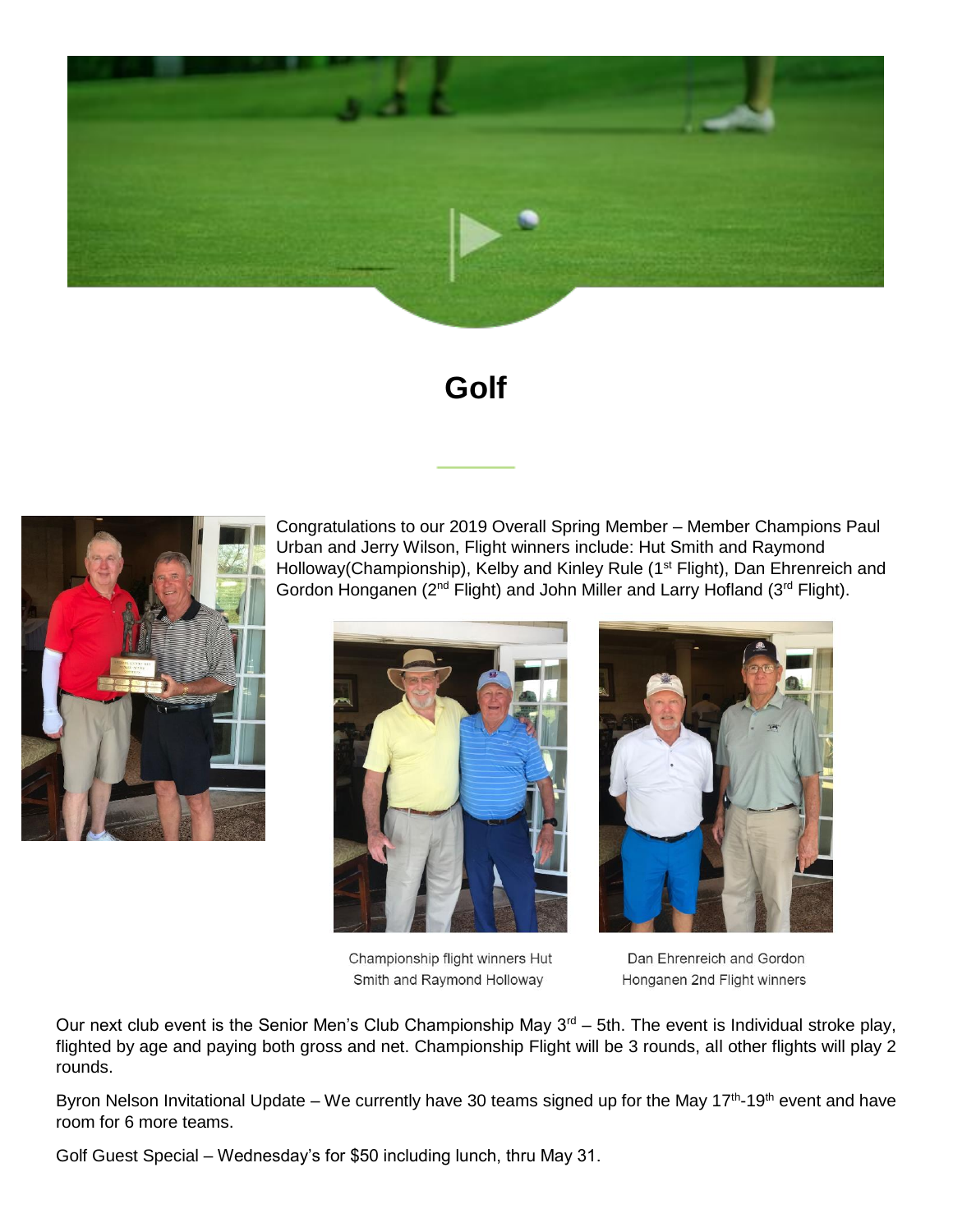Tuesday Night Powerball is off and running. It starts every Tuesday at 5:30, call the golf shop to sign up by 3:00 on Tuesday. The new format this year is a 3 person scramble with a \$20 entry. \$10 goes into the weekly pot and the other \$10 goes the powerball pot. Once the last scorecard is handed in we draw a hole number, if there is a natural skin on that hole that team wins the pot, if not the pot carries over to next week. The first week had 30 players and the \$300 pot was carried over.

Summer Junior Golf Camp dates are:

June 11<sup>th</sup> – 13<sup>th</sup> June 25<sup>th</sup> July 10<sup>th</sup> – 12<sup>th</sup> July 24<sup>th</sup> – 26<sup>th</sup>

Camps will be \$125 and will run from 9:00 – 12:45 daily, includes lunch each day, covering putting, short game, full swing and etiquette with pool time after lunch.

Lots of new arrivals in the golf shop:

New clubs and demos from Taylor Made, Callaway and Ping

Men's apparel by Fairway and Greene, Adidas shorts, Foot Joy shirts and Columbia shirts

Women's apparel by Foot Joy and EP Pro

Golf ball promos – Titleist, Taylor Made and Callaway are each running buy 3 dozen get a 4<sup>th</sup> dozen free promos. Orders can be placed in the golf shop and require personalization

Golf Course Reminders:

- 1. Please use the 90 degree rule drive down the cart path till you are even with your ball and then turn off the path. After your shot drive down the rough or cart path and then reenter the fairway when even with your ball.
- 2. Please refill your divots and others in the fairways. There is a sand refill box by #1 tee also there are 2 on the course by #4 green and #15 tee. If you need help filling your bottles or buckets our staff will help.
- 3. Ball marks –Please fix yours and at least one other.

Thank you for your cooperation.

| <b>Upcoming Golf Events:</b> |  |
|------------------------------|--|
|                              |  |

Powerball 5:30 on Tuesday's

- Jr. Golf Clinics on Wednesday's at 4:00 & 5:00
- April  $2^{nd}$  Tivy District golf course opens at 11:00
- April 5<sup>th</sup> Schreiner Alumni 1:30 shotgun course open till 1:15
- April  $6<sup>th</sup>$  Member Shotgun at 8:45 St. Mark ELC 1:30 Shotgun
- April 11th Staff Scramble
- April  $13<sup>th</sup>$  Member play 8:00 10:00 off #1 and #10 afternoon STPGA Prestige Tour
- April  $14<sup>th</sup>$  STPGA Prestige Tour in the morning Member play starts at 12:30 off both tees
- April 22<sup>nd</sup> Rotary 1<sup>st</sup> Responders Benefit Golf 12:00
- May  $3^{\text{rd}} 5^{\text{th}} Sr$ . Club Championship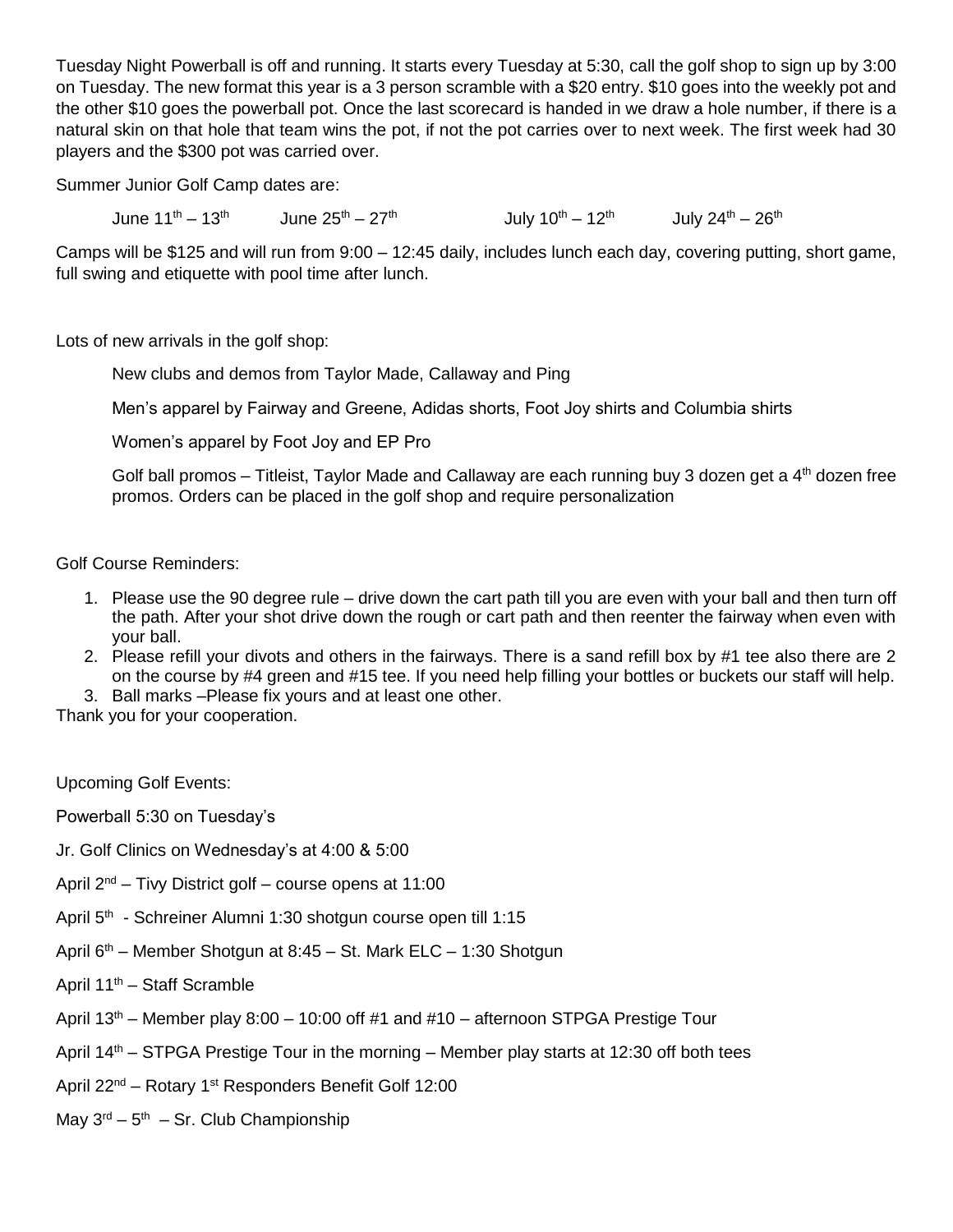Fairway Feats:

March  $1<sup>st</sup>$  – Mike Graxiola eagle on #15 holed a 7 iron from 144

- March  $19<sup>th</sup>$  Gordon Honganen aced #16
- March  $23<sup>rd</sup>$  Colton Tucker shot 33 on the front 9
- March  $24^{th}$  BK Cody eagle #15 holed 104 yard SW

### **Men's Golf Association (MGA)**

We held three events in March, however I can only report on two of them. As I'm writing this on the deadline day for submission, the third event has yet to happen. That was (will be) an Individual Gross/Net match followed by the annual Boy's Night Out on the 28<sup>th</sup>. Any of you that conducted yourself in a way that can be classified as men behaving badly, have approximately 2½ weeks to convince me that your exploits should not be reported in next month's reporter.

Thursday, March 7<sup>th</sup> we held an Individual Stableford match. The Overall winner and both the First and Second place victors all had 33 points. That would indicate a scorecard playoff to determine the outcome. And the results? Overall winner was Leonard Scott. First place went to Raymond Holloway and Second place went to David Burch. Gary Clark placed third with 31 points. Closest to the pin honors went to Gordon Honganen.

We next held an ABC 2 Net Best Balls match on Saturday the 16<sup>th</sup>. First place was taken by the team of Greg Shrader, Carl Browning, Bart McLaughlin and Chipper Loggie with a net score of 134. Second place with a net score of 141 was the team of Mark Eisenman, Jay Dunn, Gordon Honganen and Bill Suehs. Bill Stillwell captured closest to the pin.

If you don't have a copy of the MGA second quarter schedule, please contact me or check the pro shop. They should have printed copies available.

Happy Easter to everyone!

Jay Dun

### **Riverhill Women's Golf Association (RWGA)**

Spring has brought hillsides blooming with color and a calendar full of fun! The April meeting is this Wednesday, April 3<sup>rd</sup> at 8:00 followed by golf at 9:00. The new Tuesday evening scramble is open to all players and it would be fun to see some women winning skins.

Speaking of fun, this year's RWGA Rules Social is scheduled on Thursday, April 18 at Diana Howard's House, 503 Oakland Hills Lane. Everyone should bring a favorite appetizer or finger food to share and Diana will provide the wine. Come at 5:00 to eat, drink, socialize, and take a tour of Diana's new home. Matt will join us at 6:00 when we will jump in our carts and go out on the golf course for a rules demonstration.

The President's Cup is coming up Friday afternoon April 26<sup>th</sup> and Saturday morning April 27<sup>th</sup>. The eclectic format is a favorite as players get a second chance to improve scores and the entry fee is already paid as part of your RWGA dues. Call the Pro Shop to sign up now!

March is worth a review for a many good reasons. Penni Coggins writes "After just 2 weeks, the RWGA afternoon group, (Nine & Wine Group) is off to a great start with 6 players the first week and 8 players the second week. The new group encourages women that work and new golfers to get out and play in a relaxed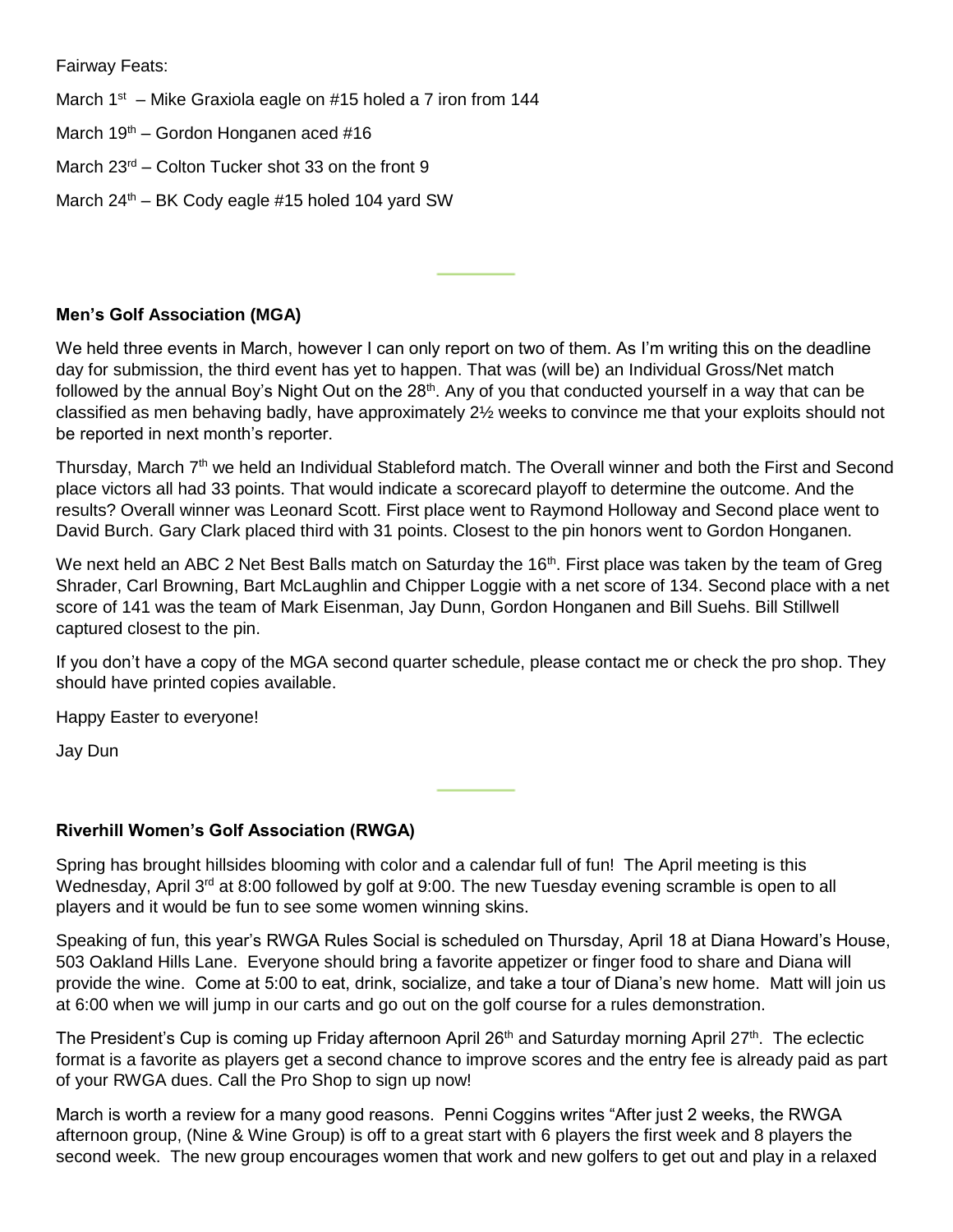atmosphere while practicing their game, learning the rules and the course, and socializing. We have players at all levels of play. The Nine & Wine Group meets every Wednesday at 5:30 pm and is open to all RWGA members."

### The **ACE of the Month** for March is **Rhonda Taylor**

Low Net – Carol Swanson,  $2^{nd}$  Low Net – Nancy Wilson, Low Putts – Diane Henry

We were happy to celebrate Julia Finger's 99<sup>th</sup> birthday with a luncheon on March 6<sup>th</sup> in the Grille. Actually, we love celebrating any event with Julia and this one was full of stories and good wishes. There were whispers about a really big cake next year.





# **Tennis**

Yonex Tennis Racket demo evening and Tennis Clinic. Come out and join us on Friday April 19th at 6pm to 7:30pm for a fun and informative tennis clinic hosted by Yonex. This event was a huge success last year and will replace the Saturday mixer we usually have in April. We will have the new rackets to try out along with games and prizes for everyone to enjoy. After stay and play some doubles and enjoy snacks and drinks on the tennis patio. Cost is \$10 for member and \$15 for guest. Call Garry to sign up now.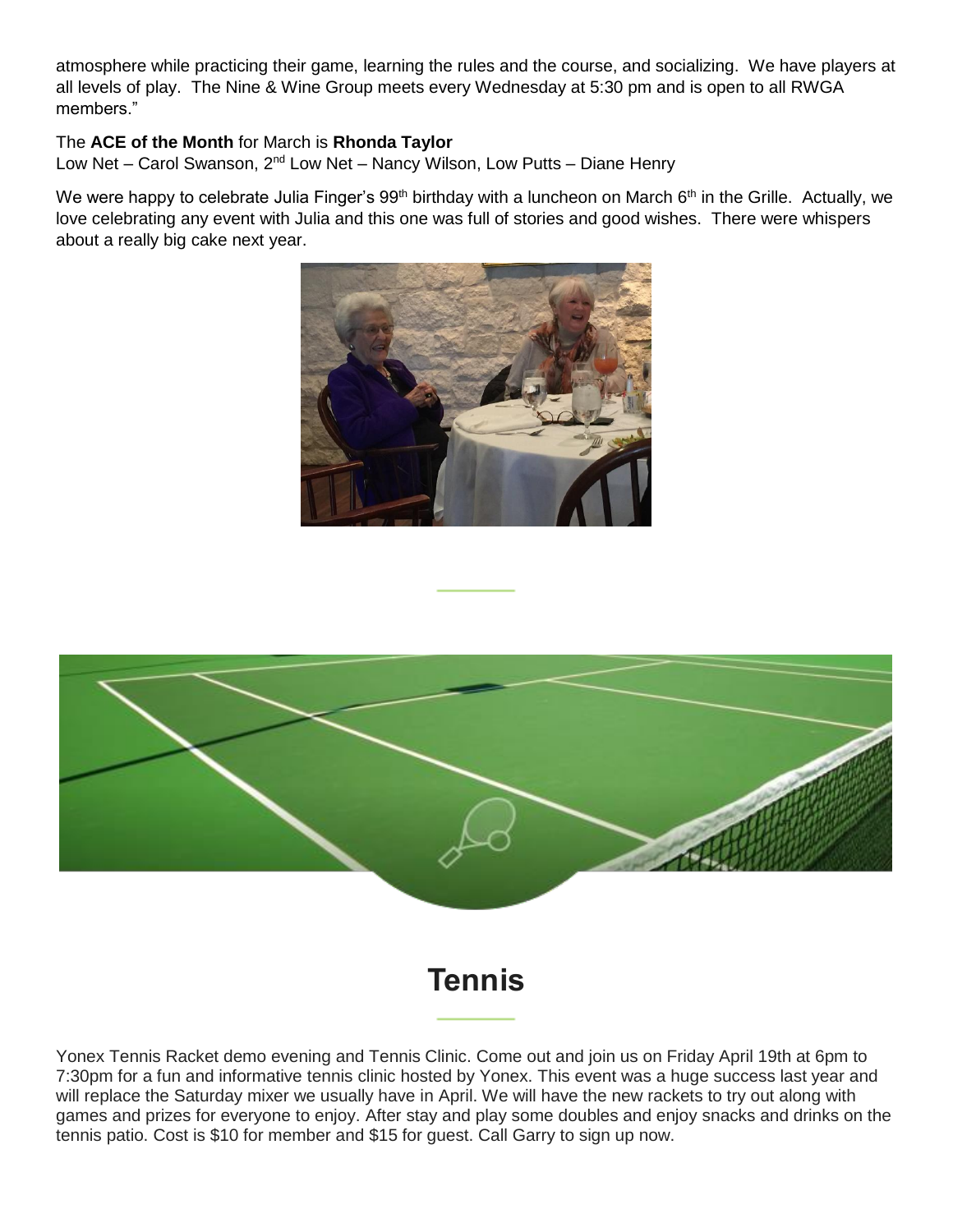Don't forget the great adult clinic's and drills we have weekly here at Riverhill Come out and work on your game and fitness while having fun, even bring a friend to enjoy some friendly tennis. Tuesday nights at 6pm to 7pm Adult Drill Thursday 9am to 10:30 Ladies drill Saturday 9am to 10:30am Adult drill.

### **Spring Kids Tennis Clinics**

Monday and Wednesday 4:30 to 6 for beginners and intermediate players. The advanced kids including high school varsity and junior varsity are Tuesday at 6pm to 7pm and Saturday 9am to 10:30. Call Garry to sign up now and improve your tennis. Session #4 April 8th to May 1st Session #5 may 6th to May 29th

### **Weekly Clinics**

Tuesday Adult Clinic 6pm Thursday Ladies Clinic 9am Saturday Adult Clinic 9am Monday Tuesday Wednesday Saturday. Junior Clinics



# **Dining Schedule & Menu's**

Wednesday, April 3, Mansion Dining Friday, April 5, Mansion Dining Sunday, April 6, Breakfast & Sunday Brunch Wednesday, April 10, Rock & Roll Night w/ Proctor Band (Dinner, Music & Dancing) Thursday, April 11, RWA luncheon Friday, April 12, Member Appreciation, Sausage wraps by putting green 12-4 Sunday, April 14, Breakfast & Sunday Brunch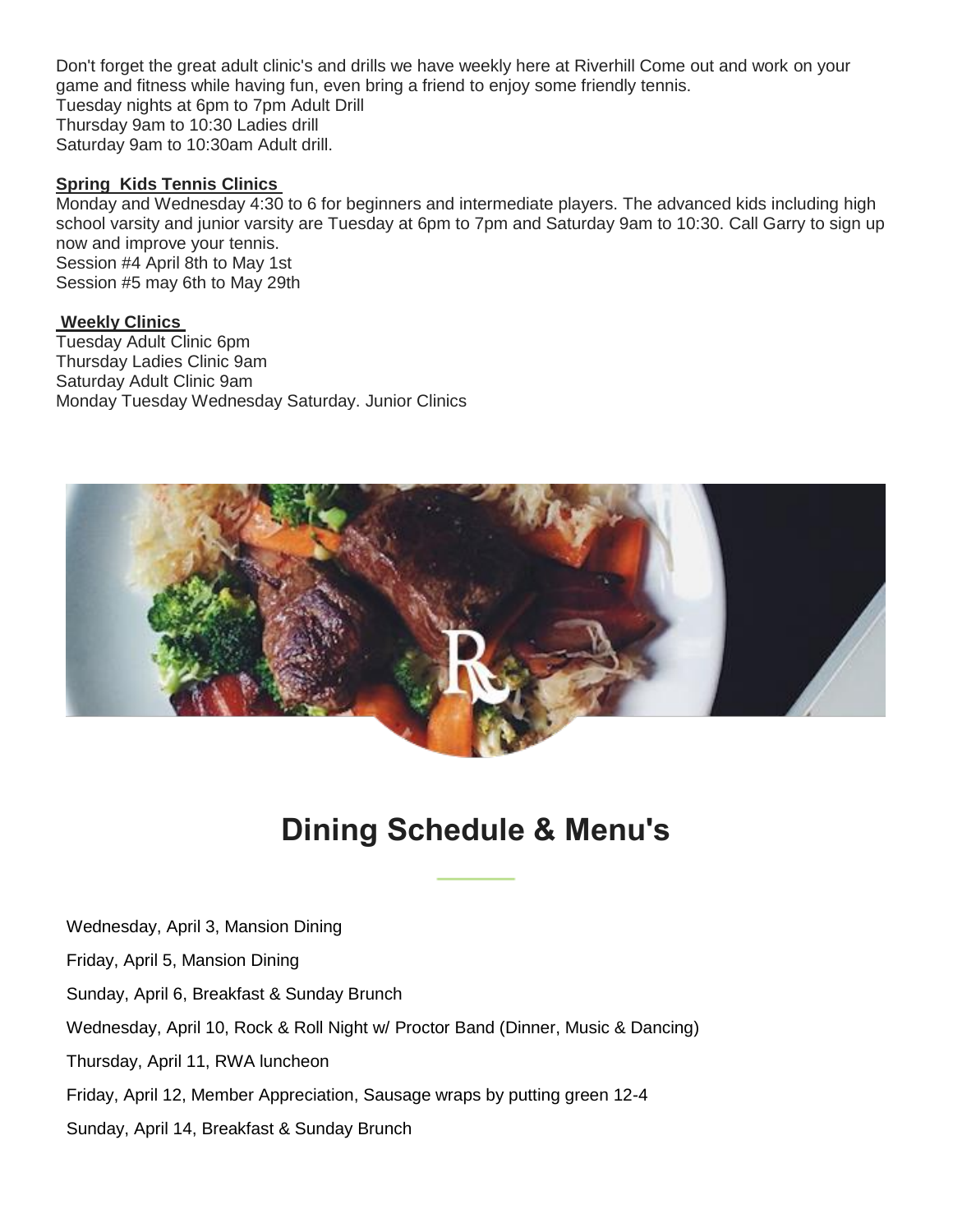Wednesday, April 17, Birthday & Anniversary Night

Friday, April 19, Mansion Dining

Saturday, April 20, Breakfast Easter Bunny & Egg Hunt 9 am

Sun., April 21, Easter Brunch 11 am or 1:30 seating

Wednesday, April 24, Shrimp & Crawfish Broil

Friday, April 26, Mansion Dining

Sun., April 28, Breakfast & Sunday Brunch

Tuesday, April 30, Wine Club Night

### **20th: Breakfast with the Easter Bunny in the Grill and Easter Egg Hunt on the Front Lawn**

Breakfast buffet will start at 9:00 am. Egg hunt will start after breakfast, around 10:00 am All you can eat Pancakes, Scrambled Eggs, Crispy Bacon, Sausage Patties, Toast & Fresh Fruit Includes Coffee ~ Milk ~ Orange juice Children: 3-10 \$5++/pp Adults: \$11++/pp Children under 3 free

### **21st: Easter Sunday \* Grand Easter Buffet**

Seating at 11:00 am or 1:30 pm Reservations are required and must be made by April 16 **Easter Menu** *Cold Bar:* Shrimp Cocktail, Smoked Salmon, Riverhill Salad Bar, Deviled Eggs, Chicken Salad Fresh Assorted Rolls w/sweet cream butter *Easter Entrees:* Whole Roasted Prime Rib, Honey Glazed Ham, Smoked Turkey *Buffet:* Garlic Mashed Potatoes, Creamy Spring Peas, Honey Glazed Carrots, Buttered Corn, Cheesy Grits Mini Quiche *Dessert Bars:* Carrot Cakes w/Ginger Cream Icing, Assorted Pies & Chef's Choice of Desserts Adults: \$29++/pp \* Children 3-11 \$14++/pp \* Children under 3 Freep Boil New Potatoes Corn on the Cob Bread Pudding \$21.99++ Call the office to make your reservation 830.896.1400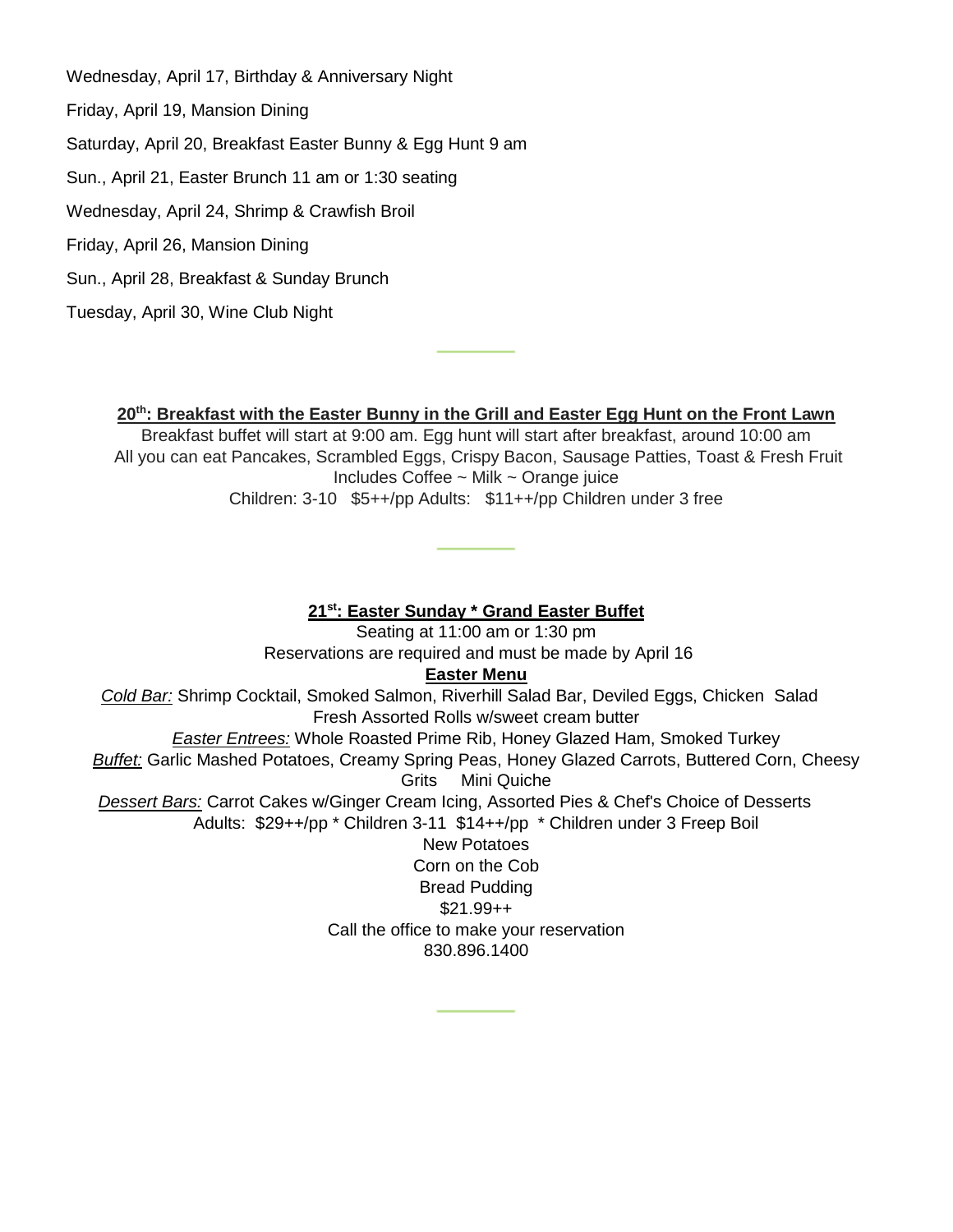

# **Social**

May the first day of April bring with it much peace, love, joy, passion and purpose into your life." –Trudy Vesotsky

### **April Social Events**

10<sup>th</sup>: Rock and Roll Night. The Proctor Band is back by popular demand! (they were here for our Valentine's Dinner and Dance) Happy Hour starts at 5pm. Dinner service at 6pm and band at 7pm. Stay tuned for more information about what Chef Blas has planned for a menu.

17<sup>th</sup>: Birthday and Anniversary Dinner in the Mansion. Celebrating a Birthday or Anniversary in April? Come and celebrate with us, Wednesday the 20<sup>th</sup>! Happy Hour starts at 5:00 in the Mansion Bar. Dinner Service starts at 6:00pm. Special menu by Chef Blas.

### **20th: Breakfast with the Easter Bunny in the Grill and Easter Egg Hunt on the Front Lawn**

Breakfast buffet will start at 9:00 am. Egg hunt will start after breakfast, around 10:00 am

All you can eat Pancakes, Scrambled Eggs, Crispy Bacon, Sausage Patties, Toast & Fresh Fruit Includes Coffee ~ Milk ~ Orange juice Children: 3-10 \$5++/pp Adults: \$11++/pp Children under 3 free

### **21st: Easter Sunday \* Grand Easter Buffet \*** Seating at 11:00 am or 1:30 pm

Reservations are required and must be made by April 16

### **Easter Menu**

*Cold Bar:* Shrimp Cocktail, Smoked Salmon, Riverhill Salad Bar, Deviled Eggs, Chicken Salad Fresh Assorted Rolls w/sweet cream butter

*Easter Entrees:* Whole Roasted Prime Rib, Honey Glazed Ham, Smoked Turkey *Buffet:* Garlic Mashed Potatoes, Creamy Spring Peas, Honey Glazed Carrots, Buttered Corn, Cheesy Grits Mini Quiche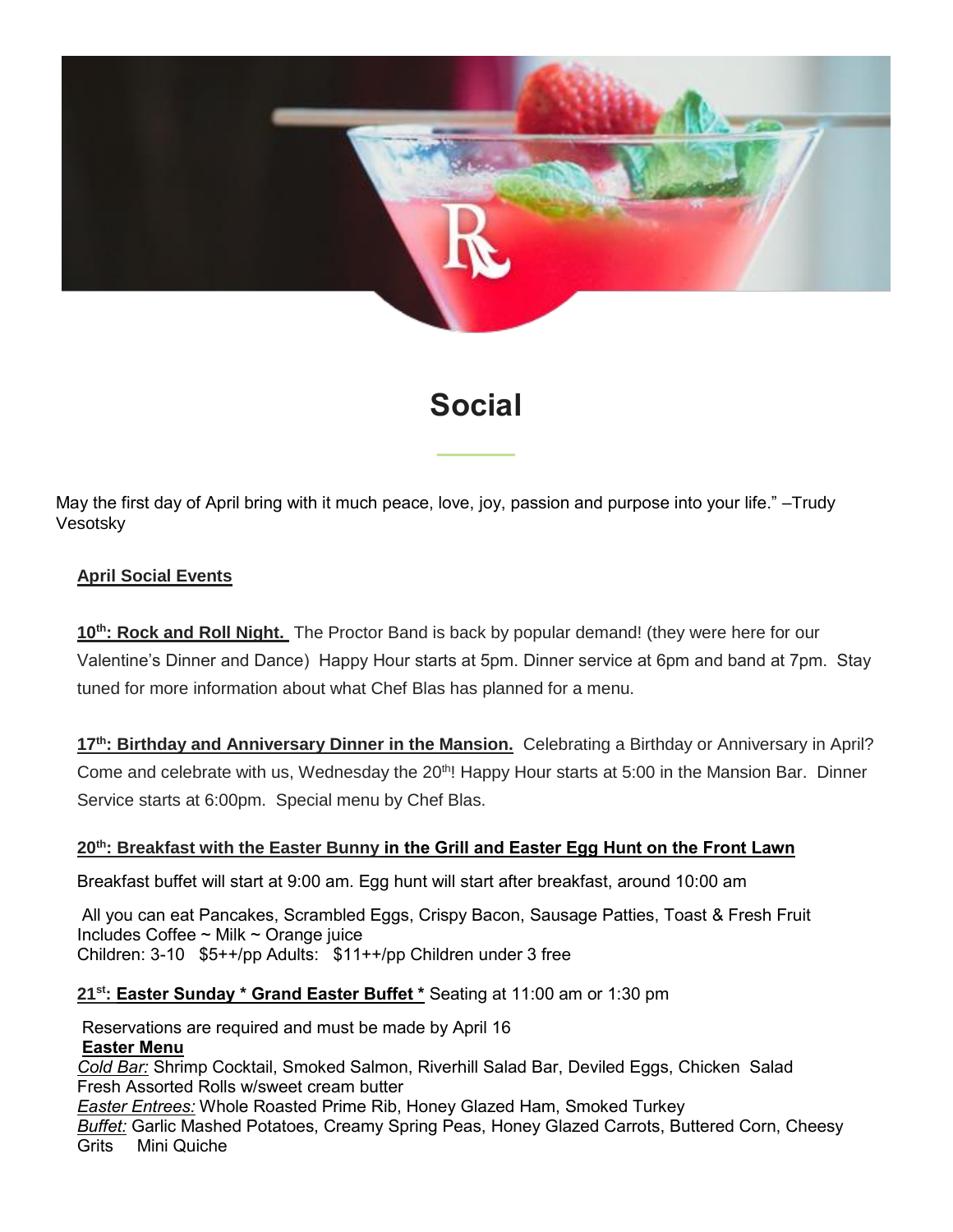*Dessert Bars:* Carrot Cakes w/Ginger Cream Icing, Assorted Pies & Chef's Choice of Desserts Adults: \$29++/pp \* Children 3-11 \$14++/pp \* Children under 3 Free

### **24th: ALL YOU CAN EAT Crawfish and Shrimp Boil Buffet**

\*Happy Hour 5-6pm \* Buffet Opens at 6pm\*

Salad Station Crawfish and Shrimp Boil New Potatoes Corn on the Cob Bread Pudding  $$21.99++$ Call the office to make your reservation

**27th: Texas Holdem in the 19th Hole**. Game starts at 6:00pm. Buy-In Buffet \$10 featuring appetizers from Chef Blas. Call the office to reserve your spot. Limited Seats Available.

**30th: Wine Club Dinner and Tasting.** *Tour of Spain* Chef Blas will be creating Spanish inspired dishes to be pair with our featured wine this month. Wine Club starts at 6:30pm in the Grill. Curious about what wine club is all about? Call the office and ask for Jennifer Gibson. She will be happy to tell you more about it.

### **Hearts and Hands at Riverhill**



Riverhill CC is host to a group of women who meet in the Mansion on the first and third Thursday mornings of each month to stitch, knit, crochet, bead, etc. from nine to noon. We have no rules, no organization bylaws or officers, no purpose other than the enjoyment of time with friends while we work. People arrive whenever it suits and leave as needed.

Newcomers are welcome, and we invite you to drop-in and meet the group. For more information, call or text 719-322-1305, or email blonride@gmail.com.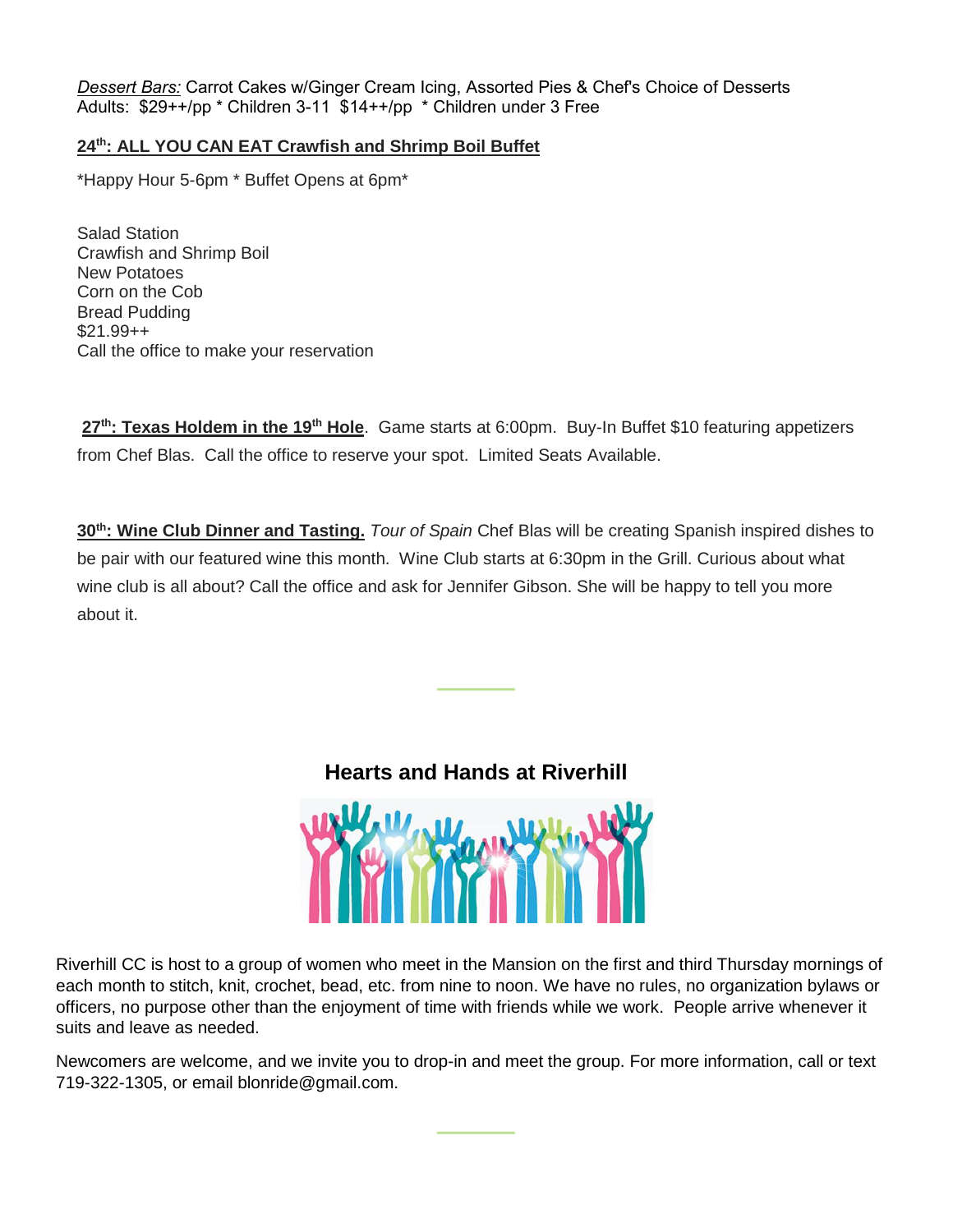

**RIVERHILL WOMEN'S ASSOCIATION** THURSDAY - April 11th 11:00 A.M. & LUNCHEON 12 NOON

# **EASTER PROGRAM**

**FOOD - FUN - FASHION PLUS** POP UP GIFT SHOPPING 11:00 a.m. to 11:30 a.m.

**CABI FASHIONS GOLDEN ANTLER BOUTIQUE MERLE NORMAN RAVISHED BY DESIGN SOUTHWESTERN ELEGANCE TOM'E BOUTIQUE** 



WE'RE HAVING A EASTER BONNET CONTEST **SO BE SURE TO WEAR YOUR EASTER HAT** 



AND, ON TOP OF ALL OF THE ABOVE

THE 2019 RIVERHILL WOMEN'S MEMBERSHIP DIRECTORY **WILL BE AVAILABLE FOR PICKUP** 

COME ONE COME ALL - INVITE FAMILY & FRIENDS **JOIN US FOR A FUN DAY FILLED** WITH STYLISHNESS!

> **FOR RESERVATIONS CONTACT Riverhill Country Club** 830 896-1400~Ext. 2220 Luncheon: \$17.00 (Includes ++)

FOR ORDER TO TO TO TO TO TO TO TO TO TO TO